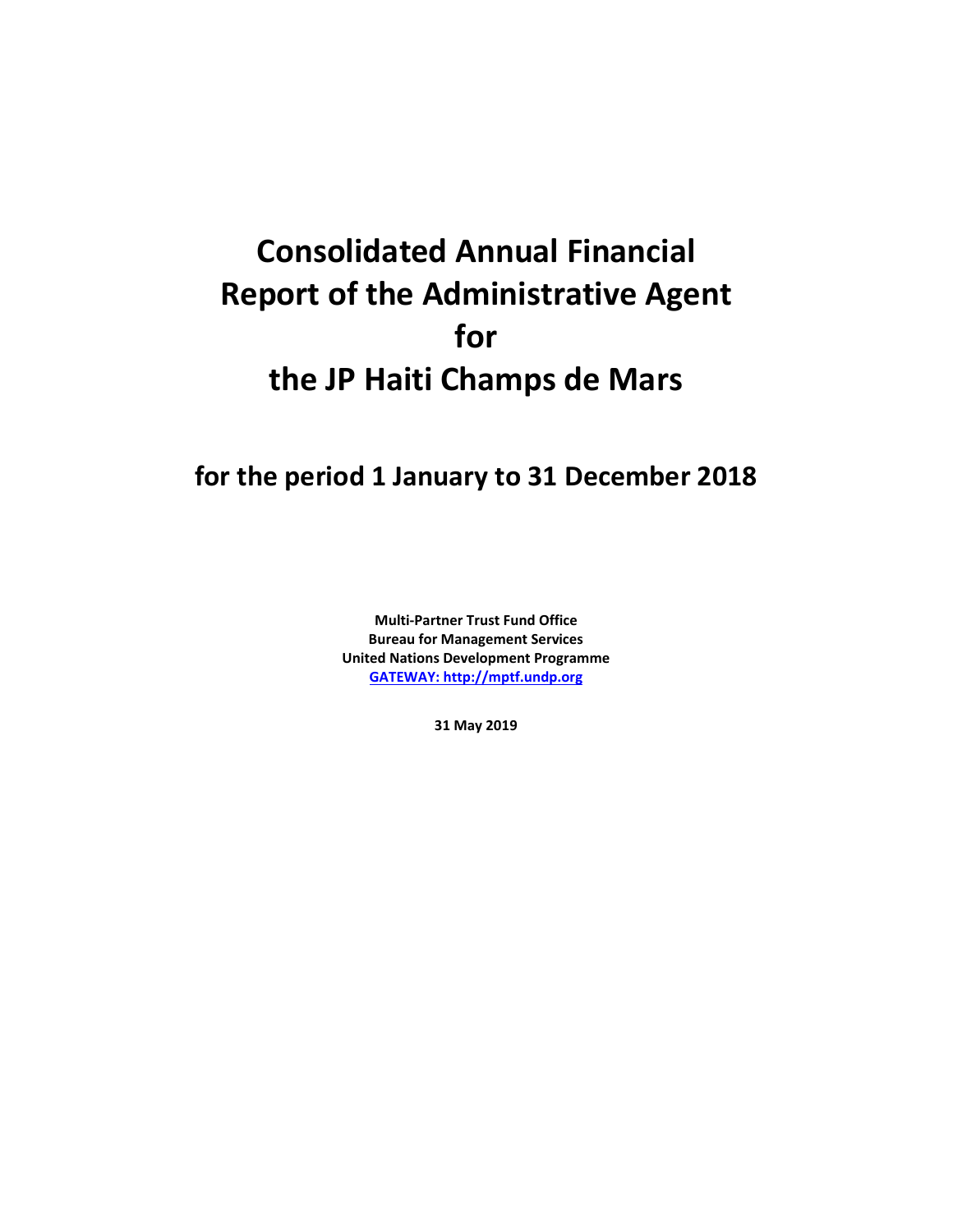#### **PARTICIPATING ORGANIZATIONS CONTRIBUTORS**



International Labour Organisation



#### International Organization for Migration



United Nations Development Programme



UN Office for Project Services



CANADA